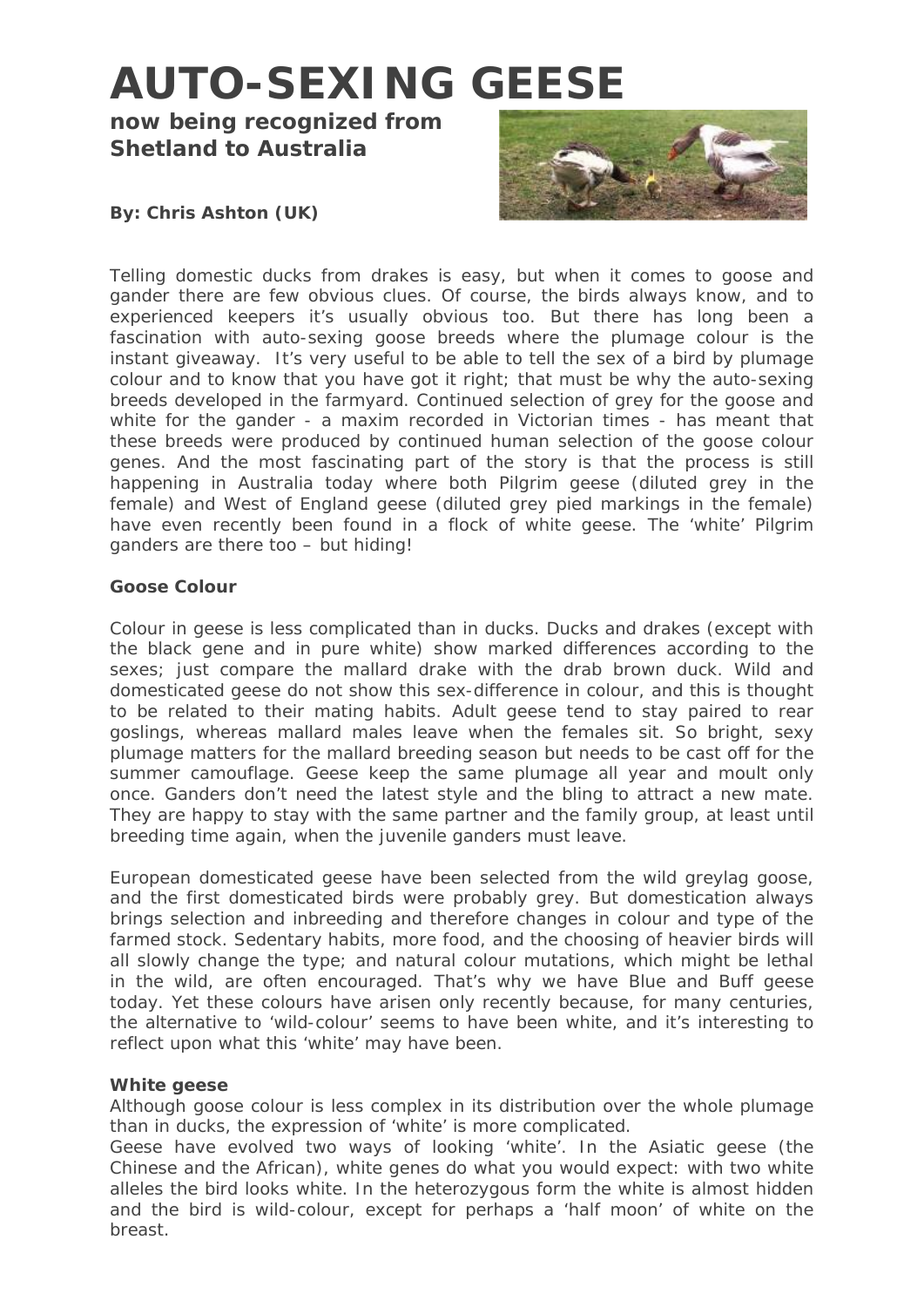In the European geese, it's more complicated. There is no 'white' gene. The 'white' is produced by the interaction of two separate genes: one called 'spot' (producing the Buff Back and Grey Back pattern, also referred to as 'saddleback') and the other called 'dilution'. Birds carrying both of these genes look white though the females can show a bit of grey on the rump, and look grey saddleback on hatching—a useful auto-sexing characteristic in white Embdens and Roman geese. Such white birds may have been the geese which warned of the attack on the Roman citadel in the 4th century BC.

| Summary of research by Jerome on plumage colour, 1970 |       |       |
|-------------------------------------------------------|-------|-------|
| 'White' gander                                        | Sd/Sd | SD/SD |
| 'Witte' goose                                         | Sd/   | SD/SD |

| <b>KEY</b>                                                                               |                                                                             |  |
|------------------------------------------------------------------------------------------|-----------------------------------------------------------------------------|--|
| $sd^{\dagger}$                                                                           | no dilution $\left[\begin{array}{cc} +\text{wild-colour}\end{array}\right]$ |  |
| $\frac{Sd}{Sp}$                                                                          | sex-linked dilution                                                         |  |
|                                                                                          | solid pattern, no spot<br>wild-colour]                                      |  |
| SP                                                                                       | spot gene [saddleback]                                                      |  |
| * wildcolour geese are grey, like the greylag.                                           |                                                                             |  |
| Capitals denote dominance.                                                               |                                                                             |  |
| NB Female gametes determine the sex in birds: the goose can only have one dilution gene. |                                                                             |  |
| The male can have two such genes.                                                        |                                                                             |  |

*Footnote*: The original research by Jerome suggested that the *sp* gene for (spotting) was sex-linked. More thorough investigation (reciprocal crosses) led him to revise this. He (and we) believe that the spotting gene is autosomal and recessive to the solid colour *Sp+.* Thus the female offspring of a spotted gander to a solid goose will be heterozygous (like the males) and therefore unlikely to show the recessive spot. In our experience, however, it is not so simple. Dominance can vary. It can be affected by other genes and other processes within the cells. We believe that the expressivity itself is variable. Some heterozygotes can show elements of white (e.g. on some primary feathers, beneath the chin, etc.) Solid colour birds such as the Toulouse or Brecon Buff can have hidden spot genes that reveal themselves in future offspring in the way of the above faults. Getting rid of white spotting from the flocks can take many years.

#### **Saddleback or Pied geese**

White geese and 'another kind which is of various colours' were mentioned in Roman times by Columella (first century AD). These were assumed to be wild or crossed with the wild: maybe they exhibited the Grey Back pattern which is not sex-linked. This pattern was later selected in north European geese, resulting in regional breeds such as the Pomeranian, Öland and Skåne. Such pied geese may have been first recorded in Britain by Gervase Markham as 'pyde' in the 1600s. There seems to be no firm evidence of birds with sex-linked colour then, yet they must have been there, for it is the interaction of both the pied spot gene and dilution which makes white. The dilution gene must have been there if there were white females.

# **The dilution gene**

The basic spot (pied) gene is not wanted in Pilgrim geese. It is the dilution gene alone which is the key to 'auto-sexing' geese of the Pilgrim type. If the birds just have the sex-linked dilution gene this is enough to turn ganders almost white, and geese a soft shade of grey.

Pure males are homozygous for dilution, but females can only have one dose of the dilution gene because the gene is sex-linked i.e. not on the female sex chromosome.

In this case, both genes cannot be accommodated and the female is hemizygous for dilution. She can only have one dilution gene and she remains pale grey.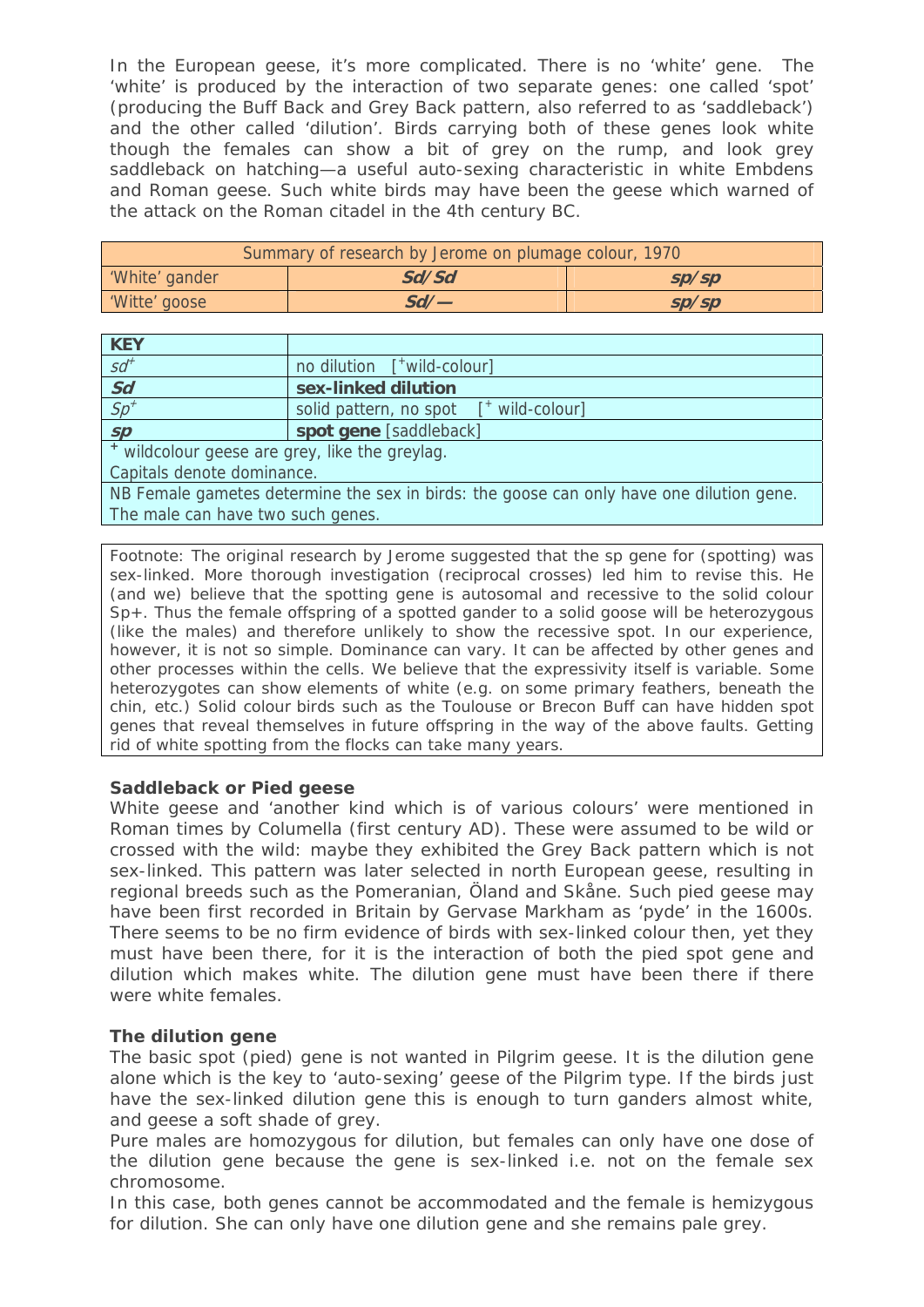

*Above: Young Pilgrim geese. The gander is almost white and the geese are light grey, developing white spectacles with age. Photo: Chris Ashton.* 

A further complicating factor, which is still not understood, is that saddleback (apparently spot pattern) auto-sexing geese do exist – in the West of England, Shetland and Cotton Patch of the USA. These females also show a soft grey or grey-brown colour, indicating a dilution gene. The problem here, in these breeds, is that spot and dilution together do not behave in the 'normal' way to produce a white bird. Spot in this case seems to be expressed as a visible grey back pattern, albeit diluted. Further test breeding needs to be done to see if there is 'special spot' gene which produces the pied pattern in this diluted form.

#### **Victorian Times**

Perhaps the first inkling that birds with sex-linked colour existed at all comes from Victorian times. Harrison Weir (1902) wrote that the "the 'common' goose is a short and smaller bird than of the 'farmyard' and 'better land' goose, being very plump and full on the breast, and seldom, when fully grown, exceeds ten to twelve pounds in weight . . . . the ganders are invariably white, and that even if the geese are grey. But this may be and is probably attributable to centuries of selection as to colour, and is in some parts proverbial . . . ."

Weir does not make it clear if these geese of the Common Lands could perhaps be both whole grey 'Pilgrim' females, or pied females of the 'West of England' type. Indeed, as we shall see, there were probably both colour types. As early as 1854, these geese was illustrated at a show, for the early waterfowl shows (1845) already had a category for the **Common Goose** which was, of course, the goose kept on the **Common Lands**.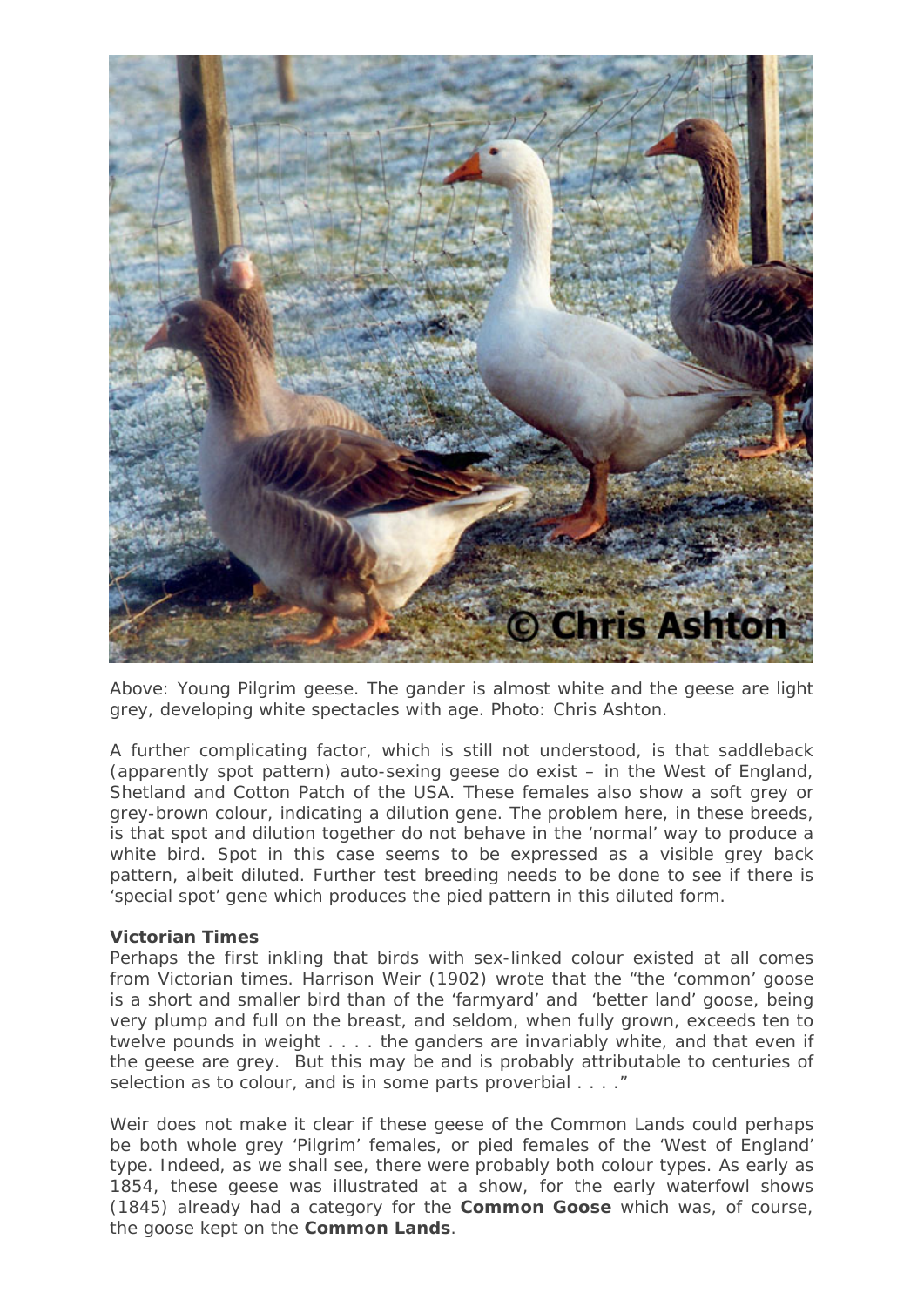So when were these sex-linked colour-types formally recognized? Robinson 1924 (Popular Breeds of Domestic Poultry) listed the Normandy goose amongst French breeds and stated that 'the Normandy geese resemble the common goose of England and America before the introduction of the Embden and Toulouse. The females are grey and white; males mostly white'. These geese were therefore auto-sexing and looked rather like the West of England if they were white and grey in the pied pattern. It may be that both types were there, and in the Magazine of Ducks and Geese of winter 1959, Normandy 'Pilgrims' were illustrated. The females appear all grey on the main feathers, having no white flights. They have the typical spectacle pattern on the face. One gander may be all white; the other is a typical specimen with pearl grey on the flanks and some on his wings, rather like the Pilgrims now illustrated by the American Livestock Breeds Conservancy (ALBC).



*Left: Several birds were entered as Normandy Geese at the European Waterfowl Show 2003. Ganders are white, geese are grey and white). They are similar in size and colour to the Shetland. The older females typically lose the grey on the head. Some of the birds are crested (Bavent)* 

*Photo: Chris Ashton.* 

Robinson's findings are not surprising. Perrier & Salmon (1905) referred to the Sequanian goose where sexual dimorphism is sometimes very pronounced, so that adult males are almost entirely white. "The Goose is common and widespread as in the whole Europe, its breeding is practised in all regions where there are grain, meadows and ponds . . ." Whether this was the auto-sexing Sequanian or the Roman/Padovarna type of goose is open to debate: it is not clear if auto-sexing birds were widespread in Europe—or just white and grey birds, which may not be auto-sexing and simply of the Roman and Padovarna type. Voitellier (1918) said the Sequanian goose was most prevalent in the region of the Loire, Normandy, Beauce and Champagne; also Jenyns even in 1835, recorded that 'the Common Gander after attaining a certain age is invariably white.'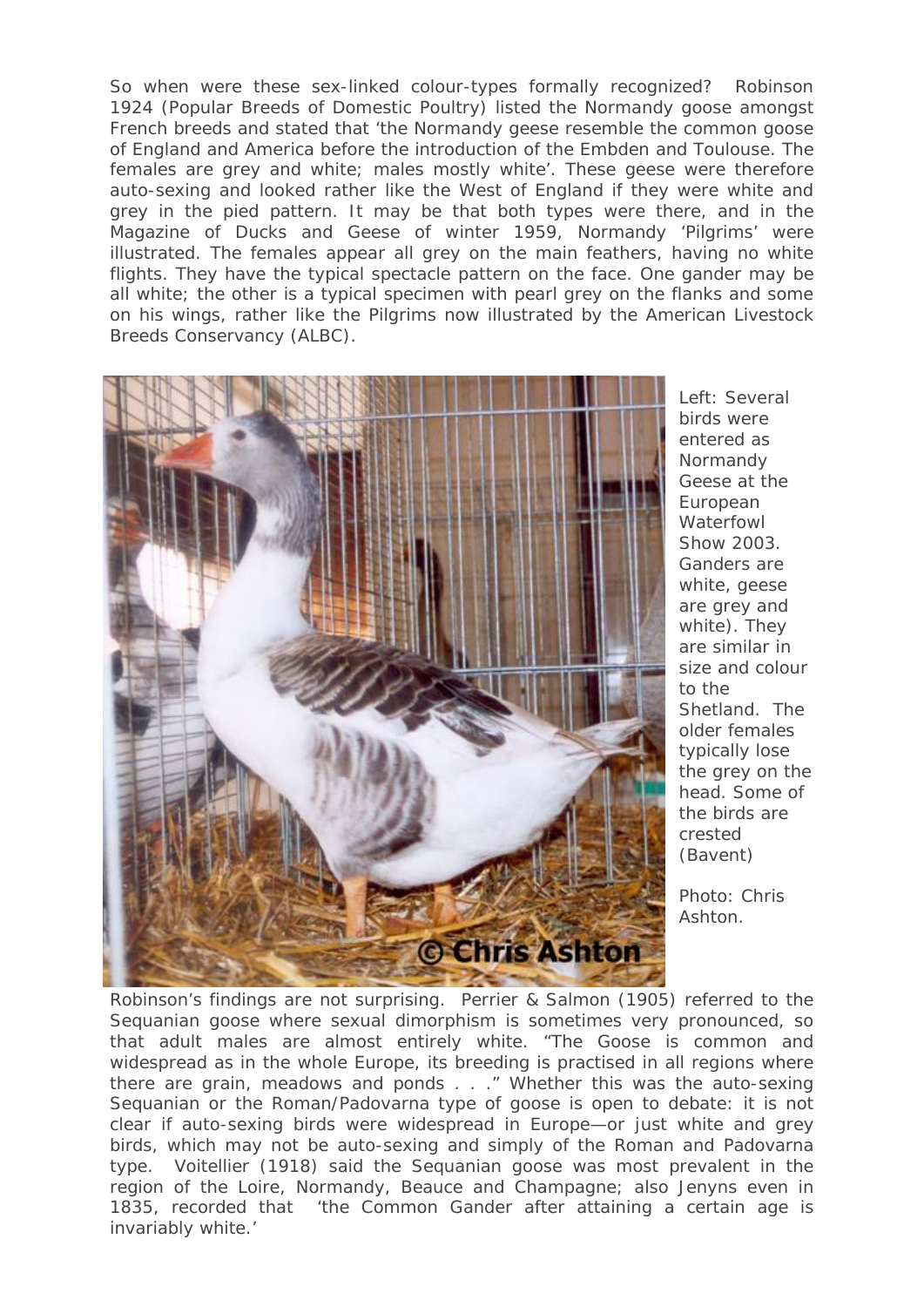Despite Robinson's recognition of the sex-linked colour pattern, it was Oscar Grow in the USA who formalised the breed in the 1930s. Grow was a geneticist and he coined the name 'Pilgrim' for this breed after the family's 'pilgrimage' during the Depression. Paul Ives, who became the Editor of Cackle and Crow became interested in an article by Grow about the geese published around 1934/35, and ascertained from Grow that the ancestors of the flock came from Vermont circa 1895.

Grow maintained that the breed was of comparatively recent origin - and his recognition of it was. However, Ives came to the conclusion that from all the evidence that he could find, the ancestor of the Pilgrim was nothing other than the common or farmyard goose of early Britain.

Ives also found a small auto-sexing flock in Connecticut where they had been kept as a closed flock for 35 years, and illustrated the birds on the cover of Cackle and Crow-the Poultry Paper in 1937. Also, C.D. Gordon, writing in the Journal of Heredity (1938) described auto-sexing geese from Alabama, which he discovered in 1935.

Robert Hawes (1996) of the USA investigated the intertwining of the name 'Pilgrim geese' with the name of the Pilgrim Fathers. Research at Plimoth Plantation revealed that although the domesticated birds must have arrived as the common English goose in the mid to late 1600s, they were not on the Mayflower and Fortune. The name Pilgrim is simply the invention of Oscar Grow, as indeed he said it was.



*Below: West of England type goose in Australia from a flock of 'white' geese.*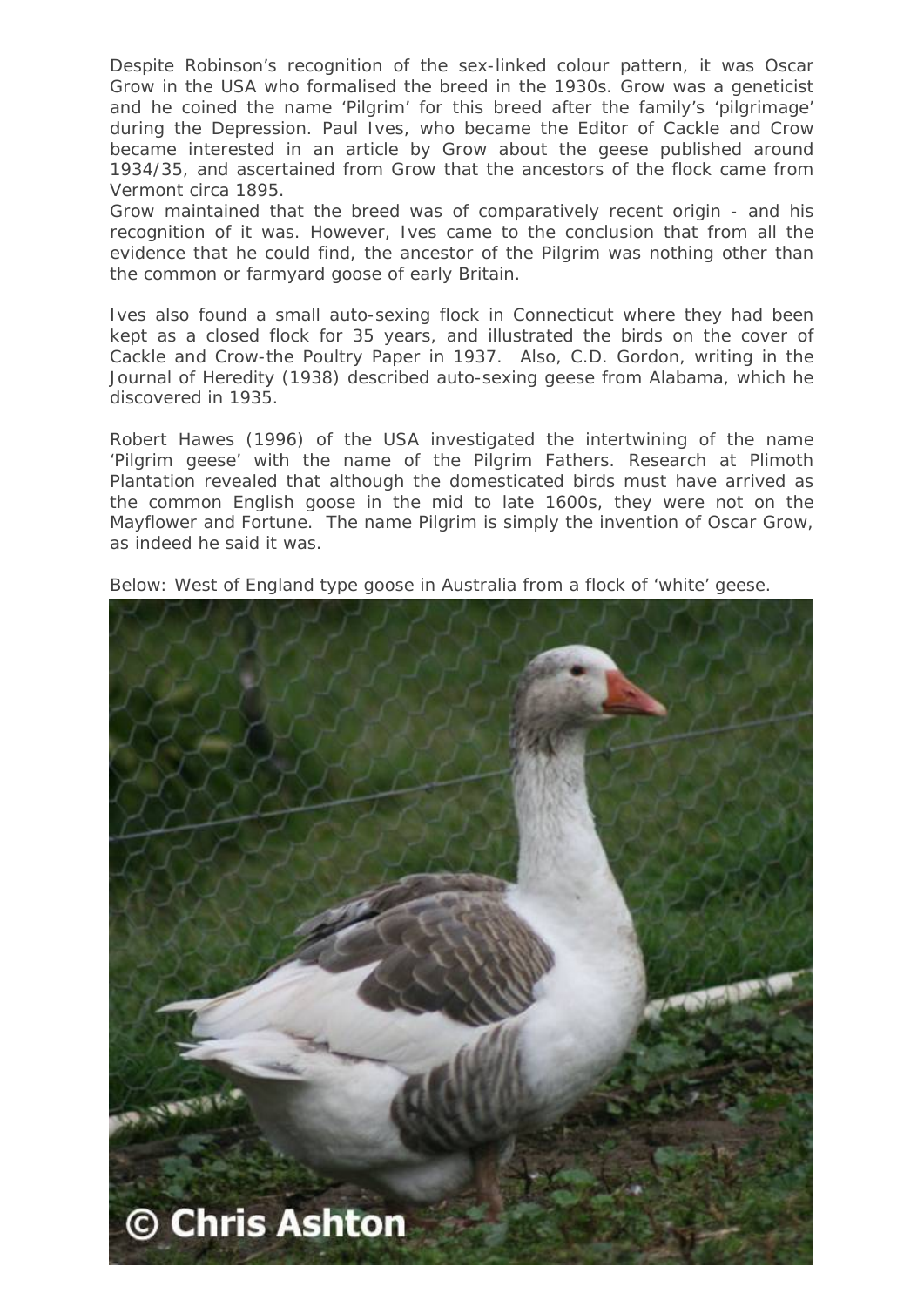#### **More Geese**

Once one starts looking for sex-linked geese on the internet they start popping up everywhere. There are now Shetland geese in the USA, and the American Livestock Breeds Conservancy describes the Cotton Patch: a West of England look-a-like (for colour).

I had always been told by waterfowl breeder John Hall that auto-sexing geese were to be found in the goose flocks of East Anglia years ago, and that they were much larger than Pilgrim geese seen today. After a visit to Australia, I now believe him, because the same phenomenon has long been happening there. Dilute grey geese are popping out in flocks of white geese in New South Wales too.

Out there to judge the geese at the Canberra Show in 2008, we were fascinated to find very good examples of Pilgrim geese from two breeders at the show, and to be told that flocks also existed elsewhere in Australia. We had indeed suspected that they did. A Queenslander, Andreas Stoll, had written about the 'Settler Geese' in 1984 (cited in Ashton, 1999). One of these flocks was certainly the descendant of an import from London in 1836. What was even more interesting was our visit to another breeder of Embden geese – Les Simone – and there they were in his flock too.



*Above: Pilgrim type female in Australia, from a flock of 'white' geese. Maybe these birds with sex-linked colour will be standardized as Australia's own breed of 'Settler Geese'.* 

When a flock is closed, as the Simone flock had been for 50 years, then interesting things happen. Flocks can be 'closed' i.e. no 'new blood' introduced for many years when there is a wide gene pool in the first place. If there are no damaging recessive genes, the flock can stay healthy. Inevitably, in the long run, some recessive genes will get together and come out, and that is what is happening here. Les's flock occasionally produces lovely 'Pilgrim' and 'West of England' females. Of course the comparable pure ganders are hiding. They just look white unless examined very closely.